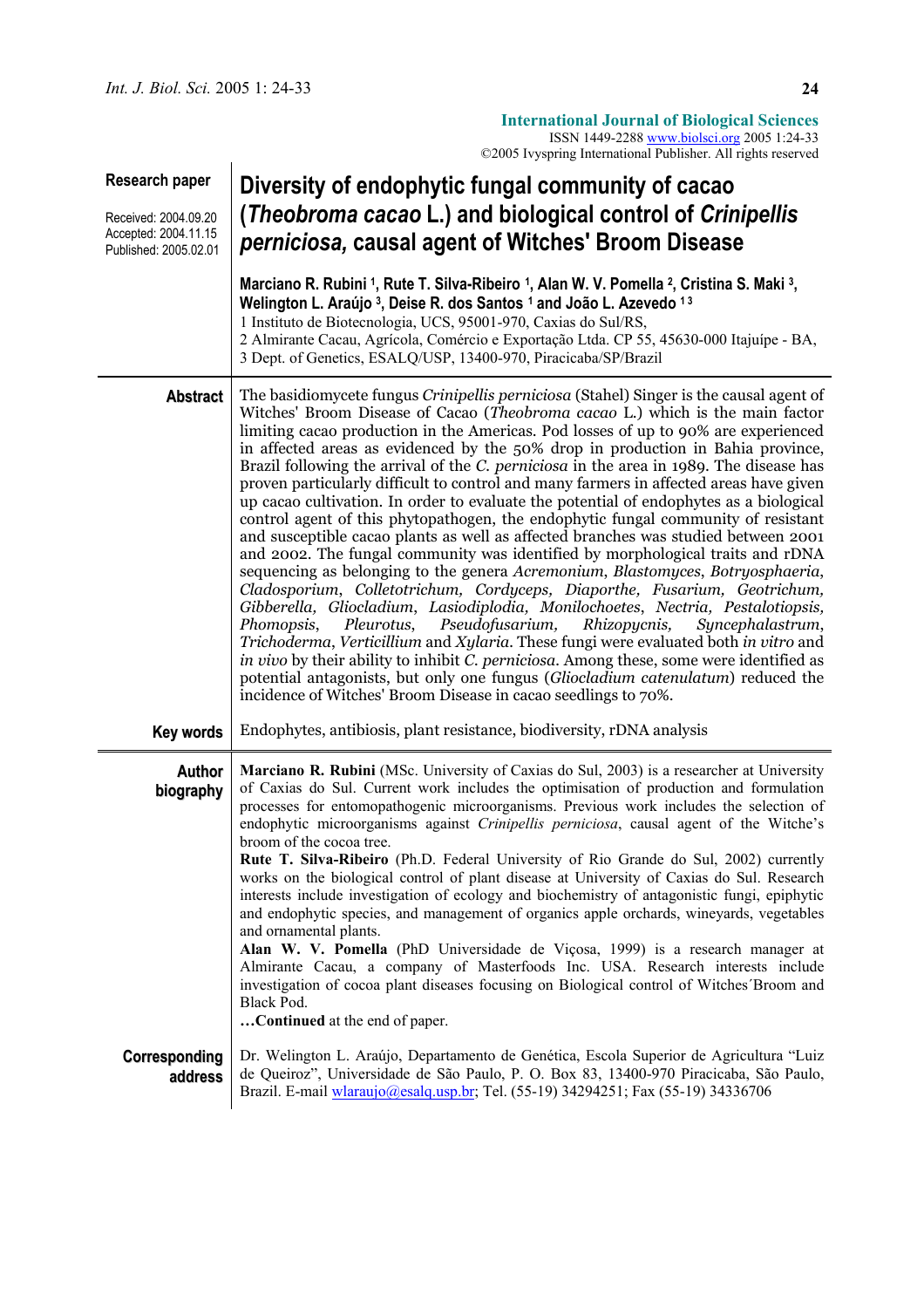### **1. Introduction**

The basidiomycete *Crinipellis perniciosa* (Stahel) Singer, is the causal agent of Witches' Broom Disease of cacao (*Theobroma cacao* L.). Witches' Broom is one of the main limiting factors for the cacao production in South America and Caribbean islands, and has been considered as one of the most important pathogen for the crop [10]. The infection process occurs after basidiospore germination and penetration of the germ tube on meristematic tissues and pods [14], starting the biotrophic stage of colonization [13]. This phase is characterized by intercellular growth, thick and monokaryotic hyphae without clamp connections [7, 19]. In the next phase, the saprophytic stage, necrosis and intracellular colonization by dikaryotic hiphae occur [13]. This fungus colonizes meristematic tissues reducing the productivity as well as the life of the host plant. As this fungus colonizes growing plant tissues, the fungicide application is a not an effective treatment, being biological control a potential alternative strategy.

Endophytic fungi colonize their hosts without causing any external disease symptoms [8], except when the host is under stress conditions. Studies on microorganisms from tropical plant species are recently becoming more frequent, since these fungi and bacteria have been studied for biological control and production of compounds with pharmacological properties [4, 15]. Studies on the cacao endophytic community are recent, but practical aspects have been already evaluated [3]. However, more studies on Witches' Broom Disease and endophytic community interaction should be carried out since the understanding of the disease physiology and ecology is crucial for devising better control strategies for the pathogen.

In the present study we isolated endophytic fungi from stems of different cacao plants to further identify possible biocontrol agent for witches' broom disease. The composition and population frequency of the endophytic fungi population was also studied.

### **2. Material and methods**

## *2.1. Biological material*

The diversity of endophytic fungi was estimated in branches of cacao (*Theobroma cacao*) from at three categories of cacao trees (resistant, healthy susceptible and symptomatic plants). For statistical purposes, these three categories of plants (resistant, healthy and symptomatic) were considered as treatments in the present study. Plants from orchards located in nearest to Itabuna, Bahia State, Brazil were sampled. For each treatment/location, branches from 5 plants (repetitions) were collected during 2001 and 2002. The strains VV1 and VV2 of *C. perniciosa* belonging to the Almirante Cacau Farm collection were also utilized.

#### *2.2. Surface Disinfection and Endophytic Fungi Isolation*

All branches were washed in running tap water and graded by size and surface appearance and any visibly damaged material excluded. The plant tissues were rinsed with 70% ethanol, surface disinfected with sodium hypochloride solution (3% available CI) for 3 minutes, rinsed once in 70% ethanol and twice in sterile distilled water. The disinfection process was checked by pressing the disinfected plant material onto Potato Dextrose Agar (PDA). Aliquots of the water from final rinse solutions were also plated on the same media. The surface disinfected branches were used in the fungal isolations as described below.

Endophytic fungi were isolated from cacao trees per categories (resistant, healthy susceptible and diseased plants). A random sample from each tree, consisting of 30 branches was taken. After surface disinfection, each branch was then peeled and cut in 10 fragments (3-4 mm), which were placed onto PDA containing tetracycline (50  $\mu$ g/ml). After 3-15 days incubation at 28<sup>6</sup>C the number of pieces showing fungal growth was counted. The hyphal tip of each morphologically different mycelium that emerged from a branch fragment was sub cultured and transferred to PDA slants for later identification. The endophyte incidence (EI) was calculated as the percentage of pieces showing fungal growth. Following incubation, fungal isolates recovered from each plant fragment were selected at random, purified and grouped on the basis of phenotypic characteristics, e.g. colony morphology, colony colour and growth rate. Isolates representing each fungal group of interest were selected for further identification by morphological traits (classic taxonomy) and/or rDNA sequencing.

#### *2.3. Characterization of endophytic microorganisms*

Fungal DNA was extracted [16] and the rDNA and ITS region were amplified in a 50 ul final volume containing 1  $\mu$ l (0.5 – 10.0 ng) of total DNA, 0.2  $\mu$ M of primers ITS1 (5<sup>2</sup>-TCCGATGGTGAACCTGCGG-3´) and ITS2 (5´-TCCTCGTTATTGATATGC-3´), 200 µM of each dNTP, 3.75 mM of  $MgCl<sub>2</sub>$  and 0.05 U of Taq DNA polymerase (Invitrogen) in 20 mM of pH 8.4 Tris-HCl containing 50 mM KCl. A negative control (PCR mixture without DNA) was included in all PCR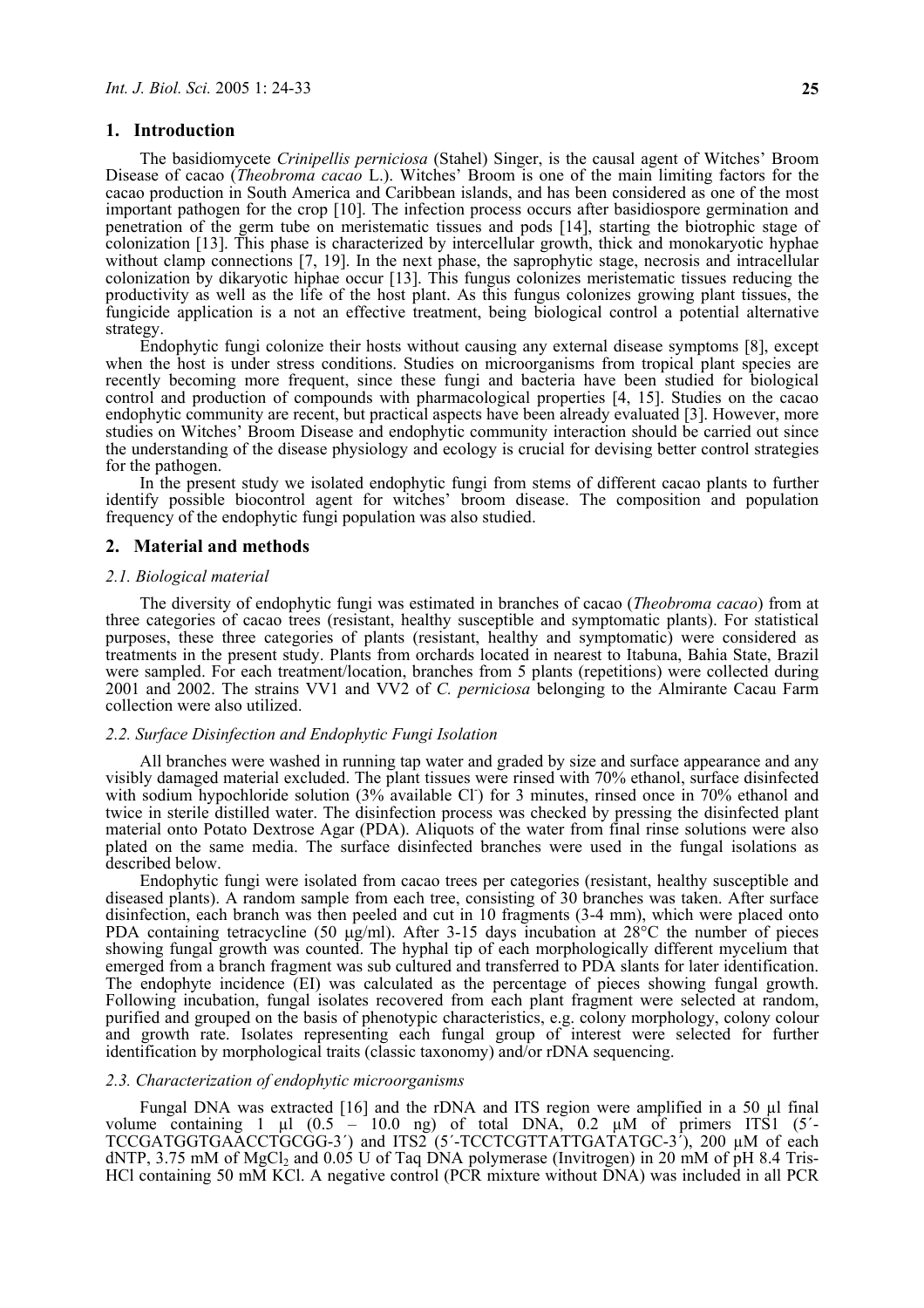### *Int. J. Biol. Sci.* 2005 1: 24-33 **26**

experiments. The reaction conditions were as follows:  $94^{\circ}$ C for 4 min followed by 25 cycles of denaturation at 94°C for 30s, annealing at 57°C for 1 min and primer extension at 72°C for 1 min; followed by a final extension at 72 $^{\circ}$ C for 7 min. The reaction products were separated by running 5  $\mu$ l of the PCR reaction mixture in 1.2% (w/v) agarose gel and staining the bands with ethidium bromide [18]. For identification, the PCR products of at least 20% of isolates were purified using a GFX PCR DNA and gel band purification kit (Amersham Biosciences) and sequenced using the ITS1 primer. Analyses of sequences were performed with the basic sequence alignment BLAST program run against the database (National Center for Biotechnology Information website [http://www.ncbi.nlm.nih.gov]) and the determined sequence were aligned using Clustal X and the distance matrices and phylogenetic trees were calculated [11] and neighbour-joining [17] algorithms, respectively, using PAUP software [21]. The nucleotide sequences obtained in this study have been submitted to the GenBank and assigned accession numbers AY745985 to AY746007, AY753281 to AY753285 and AY753987 to AY754010

### *2.4. Plants cultivation and endophyte inoculation*

To obtain endophyte-free seedlings of *T. cacao*, seeds from healthy, mature fruit borne on Witches' Broom susceptible plants were collected, surface disinfected for 15 minutes in an aqueous solution of sodium hypochloride and germinated on MS medium [12]. Seedlings were maintained on controlled conditions (25°C and photoperiod of 12 hours). Forty days after germination, seedlings were evaluated to confirm that leaves and stems were endophyte-free. The inoculum containing propagules of endophytes were introduced into seedlings stems with a sterile needle.

For greenhouse germination, seeds of susceptible cacao seeds were planted into pots containing dark soil and were maintained in greenhouse. Sixty days after seed germination, the seedlings were inoculated with suspensions containing the propagules of endophytic fungi.

#### *2.5. Selection of endophytic fungi antagonist to C. perniciosa*

The *in vitro* selection of antagonists against *C. perniciosa* was carried out on PDA medium. For this, mycelial discs (5 mm) of *C. perniciosa* were inoculated on Petri dishes (100 mm) containing PDA medium and incubated at 28°C (photoperiod of 12 hours). After 8 days, the endophytic microorganisms were inoculated 50 mm from *C. perniciosa* colony. The antagonism was detected by formation of an inhibition halo.

For *in planta* screening for *C. perniciosa* antagonists, 3 days after inoculation of endophytic fungi, basidiospores of *C. perniciosa* were introduced into stem of seedlings with a sterile needle. Control plants were inoculated just with PBS buffer  $((g/l)$  NaCl, 8; KCl, 0.2; Na<sub>2</sub>HPO<sub>4</sub>, 1.4; KH<sub>2</sub>PO<sub>4</sub>, 0.24). The symptoms were evaluated from 10 to 60 days and the data were statistically analysed by the One-way Variance method and the Tukey-Kramer Multiple Comparison Test compared the means.

### **3. Results**

#### *3.1. Isolation of Endophytic Fungi*

The diversity of endophytic fungi was assessed in branches of 3 categories (resistant, healthy susceptible and symptomatic) of cacao plants. To avoid contamination and to isolate endophytic fungi only from inner plant tissues, the branches were peeled after surface disinfection. The endophytic fungal community which was isolated from cacao branches included *Acremonium* sp., *Blastomyces* sp., *Botryosphaeria* sp., *Cladosporium* sp., *Colletotrichum gloeosporiodes, Cordyceps sobolifera, Diaporthe phaseolorum, D. helianthi, Fusarium* sp., *F. chlamydosporum, F. oxysporum, F. polyphialidicum, Geotrichum* sp., *Gibberella zeae, G. fujikuroi, G. moniliformis, Gliocladium* sp., *G. catenulatum*, *Lasiodiplodia theobromae, Monilochoetes* sp., *Nectria haematococca, Pestalotiopsis microspora, Phomopsis* sp., *Pleurotus ostreatus*, *Pseudofusarium purpureum, Rhizopycnis vagum, Syncephalastrum* sp., *Trichoderma* sp., *Verticillium* sp., *V. luteo-album, Xylaria* sp. The number of cultivable endophytic fungi that was recovered using PDA medium was not significantly different within the three categories of plant (healthy, resistant and symptomatic) evaluated. The frequency of fungi isolation was 0.42, 0.34 and 0,50 for healthy, resistant and symptomatic plants, respectively.

## *3.2. Characterization of endophytic fungi from cacao branches*

A total of 150 endophytic fungi isolated from stems of cacao were randomly picked up, and this population was partially characterized by rDNA (partial 18S, ITS-1, 5.8S, ITS-2 and partial 23S) sequencing. The results (Table 1) showed that the cultivable endophytic fungi associated with cacao cultivars belong mainly to Ascomycetes group (Figures 1, 2, 3 and 4) being the *Botryosphaeriaceae, Valsaceae* and *Nectriaceae* families the most frequent. The fungus *Fusarium* spp. was the dominant genus and showed the highest diversity (Figure 1). No correlation between fungal groups and plant categories was observed.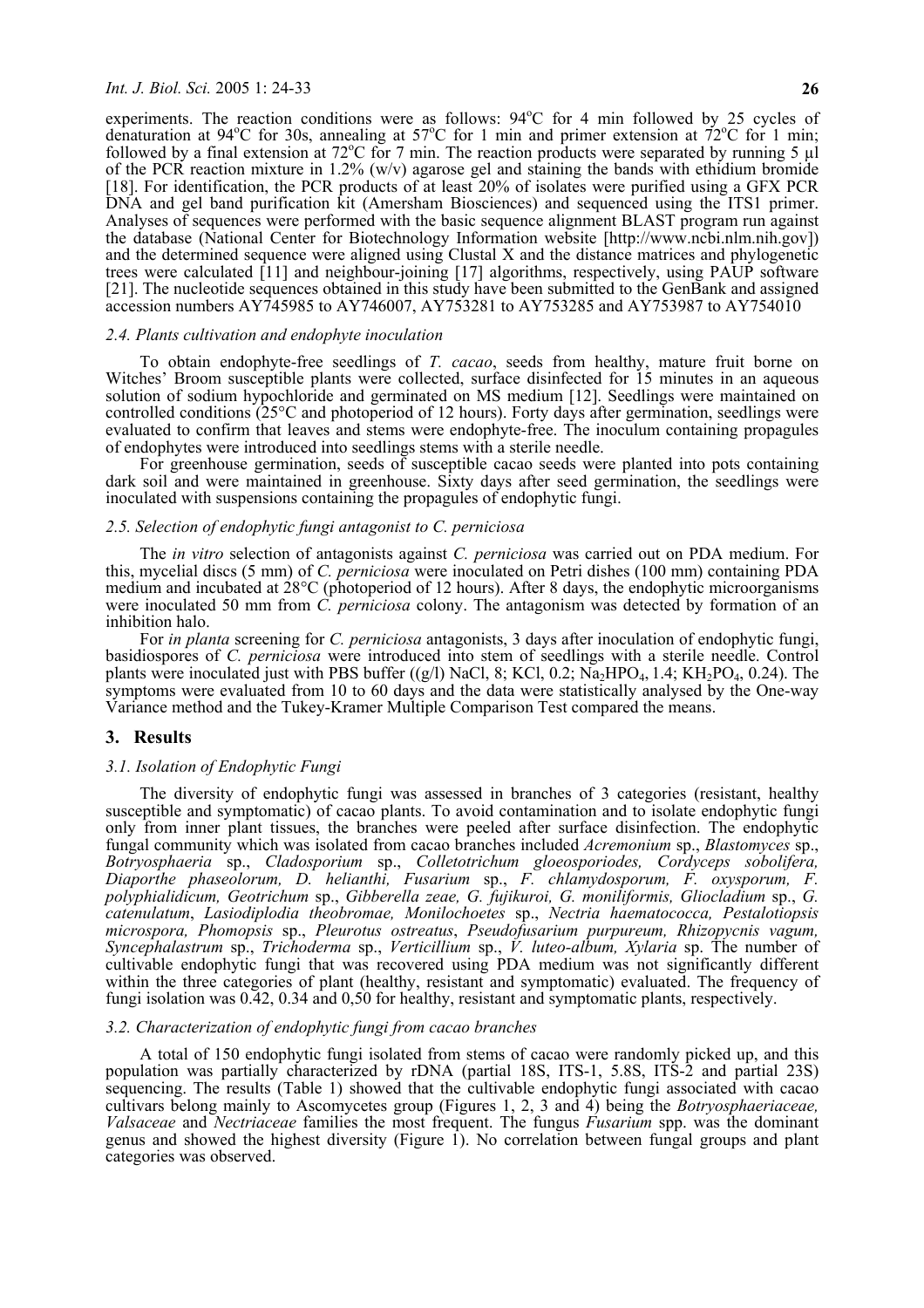#### *Int. J. Biol. Sci.* 2005 1: 24-33 **27**

Partial sequences of rDNA were aligned and the relationships between endophytic isolates were evaluated by neighbour-joining algorithm (Figures 1, 2, 3 and 4). Using this strategy, some isolates, such as CM27, CM34, CM36, CM42, CM44, CM46, CM50, CM53, CM58 and CM64 (figure 3) and CM26, CM40, CM65 (figure 4) could not be identified.

### *3.3. Screening of endophytic fungi in vitro against C. perniciosa.*

A total of 265 endophytic fungi were evaluated *in vitro* against *C. perniciosa.* Forty-three isolates (16.22%) were able to inhibit the growth of the causal agent of Witches' Broom Disease of cacao. In general, the frequency of endophytic fungi able to inhibit *C. perniciosa* decreased from healthy  $(18.96\%)$ >resistant (16.06%)>symptomatic (14.28%) plants.

#### *3.4. Screening of endophytic fungi able to reduce witches' broom symptoms*

Axenic cacao seedlings were inoculated with endophytic fungi and further with *C. perniciosa*  basidiospores. Fourteen isolates were able to inhibit completely the development of witches' broom symptoms in the evaluated seedlings. However, in greenhouse conditions, only a isolated identified as *Gliocladium catenulatum* was able to reduce in 70.84% the symptoms of Witches' Broom Disease.

#### **4. Discussion**

The plant-associated habitat is a dynamic environment in which many factors affect the structure and species composition of the microbial communities that colonize roots, stems, branches and leaves. It has previously been shown that endophytic communities vary spatially in the plant [9] or may be dependent on the interaction with other endophytic or pathogenic microorganisms [1, 2]. These endophytic microorganisms are ubiquitous and may increase the plant fitness by improving tolerance to heavy metals and drought, reducing the herbivory or phytopathogen settling [5] and promoting plant growth [22].

Even though it remains difficult to compare earlier and more recent studies that isolated endophytic fungi, certain trends are apparent with predominant fungal types isolated as endophytes. The genus *Fusarium* seem to be very ubiquitous and has been isolated from many host plants. In the present study, this genus was isolated in high frequency, while some genus, such as *Acremonium, Cordiceps, Pseudofusarium, Syncephalastrum* and *Trichoderma* occurred in very low frequencies throughout the study. However, no correlation was observed between plant categories and endophytic fungal species recovered from cacao branches. Some endophytic isolates were not consistently identified by rDNA sequencing (Figures 3 and 4) and morphological traits, suggesting that these could belong to species not yet described. In fact, it has been suggest that plant from tropical rainforest could be inhabited by a great diversity of endophytic microorganisms, which present a remarkable biological activity [20] and a source of new species. More studies in taxonomic approach should be done to clarify the identification of these isolates. Also, these microorganisms could be a source of novel molecular structures and biologically active compounds.

As shown above, the genus *Fusarium* that is described as endophyte and/or phytopathogen in many plant species was the dominant group, suggesting that these fungi could play a role in the plant development. In cucumber, nonpathogenic *F. oxysporum* may induce host resistance against *Pythium ultimum* through a combination of antibiosis and mycoparasitism, as well as inducing plant defence reactions [6]. However, in the present analysis, the *Fusarium* isolates were not able to inhibit efficiently the Witches' Broom symptoms both *in vitro* and greenhouse conditions.

Based on previous report that endophytic fungi are able to protect cacao against phytopathogens [3], we assessed *in vitro* and *in planta* interaction between endophytic fungi isolated from cacao and *C. perniciosa*. This fungus is the causal agent of Witches' Broom Disease of cacao (*Theobroma cacao* L.) that is one of the main limiting factors for the cacao production in South America and Caribbean islands, and has been considered as one of the most important pathogen for the crop [10]. The infection process occurs after basidiospore germination and penetration of the germ tube on meristematic tissues and pods [14], being this stage a important point for inhibit the infection, since the viability of the spores on the plant tissues is reduced. Although a large proportion of endophytes (16.22%) inhibit the *C. perniciosa* in pairwise trials on PDA medium, *in planta* conditions, the proportion was reduced, showing that the pairwise evaluation just select microorganisms able to produce biologically active compounds, but not to select microorganisms to be used *in planta* conditions. Also, several endophytic isolates were able to inhibit completely the Witches' Broom symptoms in axenic conditions, but only *G. catenulatum* reduced the symptoms in greenhouse. These result show that this isolate is promising to be used as biological control agent against *C. perniciosa* in field conditions. Endophyte-mediated protection is greater in mature leaves, which bear less intrinsic defence against fungal pathogens than do young leaves [3]. Also, the authors suggest that host affinity is mediated by leaf chemistry, and protection may be mediated by direct interactions of endophytes with foliar pathogens. Therefore, taking in mind that in the present work the frequency of endophytic isolates, able to control *C.*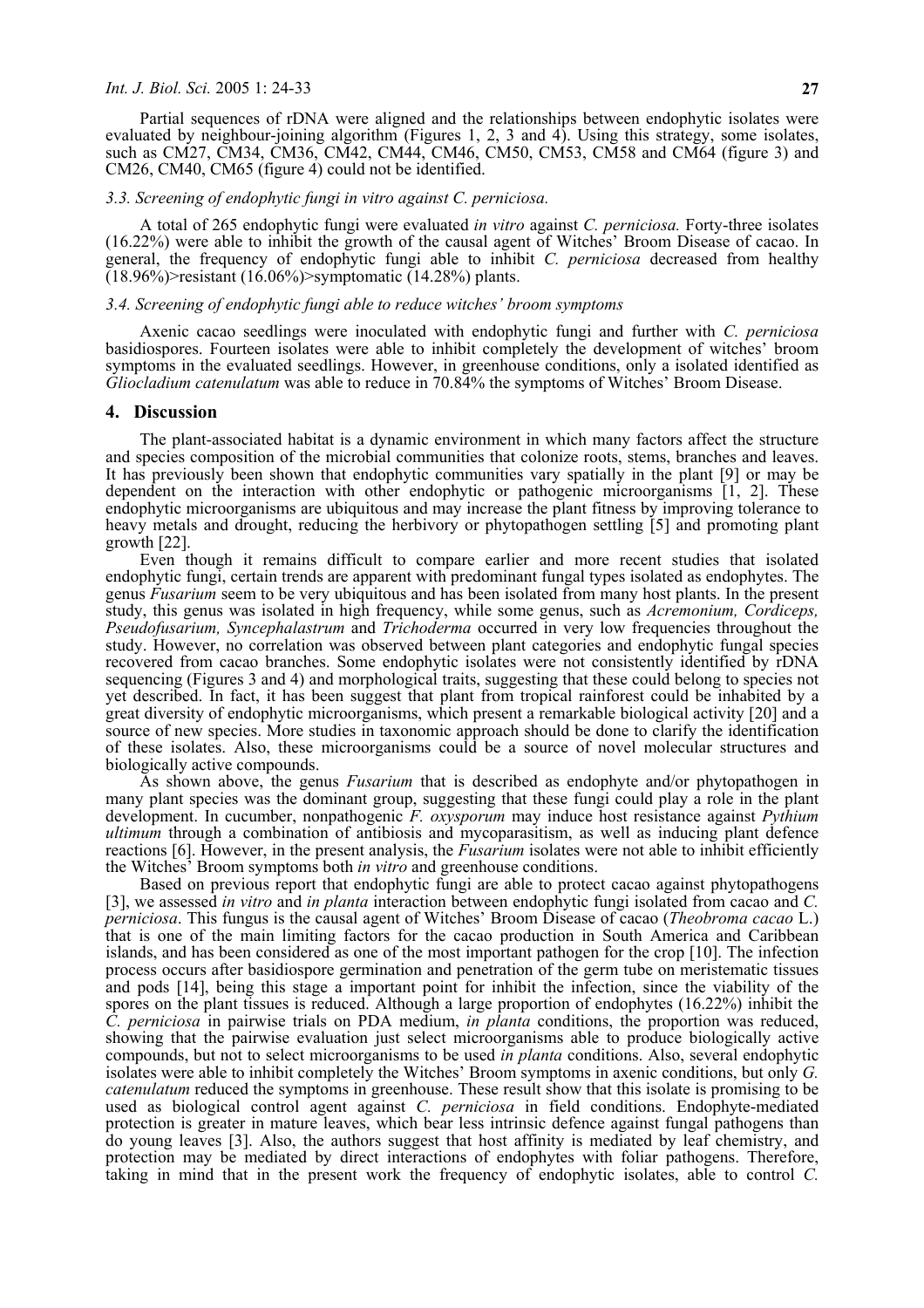*perniciosa*, decreased as follow *in vitro*>axenic plant> greenhouse plants, we may suggest that this low frequency in greenhouse plants is due the competition between the target endophytes and indigenous community associated to the host seedlings. Besides, if the inoculated endophyte is not able to establish inside the cacao plant the control will be not possible.

Mutualistic interactions between host and vertically inherited symbionts such as endophytes are easily reconciled with existing theory of species interactions [3]. However, these interactions depend on a complex web relation within plant tissues, including different fungi and bacteria species, as well as plant genotype. Understanding which microbial species are involved, how and when they occur and what are the advantages of these plant interactions, it is possible to use this approach to control several plant disease in cacao. Today, an improved protection program implies the availability of highly efficient biofungicides, therefore, due its remarkable biological properties, the *G. catenulatum* isolate offers very good prospects for integrated management of Witches' Broom Disease. So, further studies should be focus in analysis and development of an efficient strategy to control *C. perniciosa in planta*  based on this endophytic fungi.

## **Acknowledgments**

This work was supported by a grant from the Foundation for Research Assistance, São Paulo State, Brazil (FAPESP) and by a grant from Almirante Cacau (Lomato Júnior, Bahia, Brazil). We thank FAPESP and CAPES for the Fellowship to W. L. Araújo and C. S. Maki. We also thank Dr. Ricardo Harakava (Instituto Biológico, São Paulo, SP, Brazil) for performing the sequencing.

# **Conflict of interest**

The authors have declared that no conflict of interest exists.

## **References**

- 1. Araújo WL, et al. Variability and interactions between endophytic bacteria and fungi isolated from leaf tissues of citrus rootstocks. Can J Microbiol. 2001; 47:229-236.
- 2. Araújo WL, et al. Diversity of endophytic bacterial populations and Citrus plants. Appl Environ Microbiol. 2002; 10:4906-4914.
- 3. Arnold AE, et al. Fungal endophytes limit pathogen in a tropical tree. Proc Nat Acad Sci. 2003; 100:15649-15654.
- 4. Azevedo JL, et al. Microrganismos endofíticos e seu papel em plantas tropicais. In: Serafini LA, et al. ed. Biotecnologia: avanços na agricultura e na agroindústria. Caxias do Sul: EDUCS, 2002: 233-268.
- 5. Azevedo JL, et al. Endophytic microorganisms: a review on insect control and recent advances on tropical plants. Electronic Journal of Biotechnology 2000; 3(1): e4.
- 6. Benhamou N, et al. Ability of nonpathogenic *Fusarium oxysporum* strain Fo47 to induce resistance against *Pythium ulimum* infection in cucumber. Appl Environ Microbiol. 2002; 68:4044-4060.
- 7. Calle H, et al. Histology of witches' broom caused in cacao by *Crinipellis perniciosa*. Phytopathol. 1982; 72:1479-1481.
- 8. Carroll GC. Fungal endophytes in stems and leaves: from latent pathogen to mutualistic symbiont. Ecol. 1998; 69:2-9.
- 9. Fisher PJ, et al. The distribution of some fungal and bacterial endophytes in maize (*Zea mays* L.). New Phytol. 1992; 122:299-305.
- 10. Griffith GW, et al. Autoecology and evolution of the witches' broom pathogen (*Crinipellis perniciosa*) of cocoa. In: Blakeman JP and Williamson B, ed. **Ecology of Plant Pathogens**. Oxon: CAB International. 1994: 245-267.
- 11. Junkes TH and Cantor CR. Evolution of protein molecules. In: Munro, ed. Mammalian protein metabolism. New York: Academic Press, 1969: 21-132.
- 12. Murashigue T and Skoog F. A revised medium for rapid grown and bioassays with tobacco tissue culture. Physiol Plant. 1962; 15:473-497.
- 13. Muse RB, et al. Effects of the fungus *Crinipellis perniciosa*, causal agent of witches' broom disease, on cell and tissue cultures of cocoa (*Threobroma cacao L.*). Plant Pathol. 1996; 45:145-154.
- 14. Orchard J, et al. Changes in morphology and measurement of cytokinin levels during the development of witches' broom on cocoa. Plant Pathol. 1994; 43:65-72.
- 15. Peixoto-Neto PAS, et al. Microorganismos endofíticos. Biotecnologia Ciência & Desenvolvimento. 2002: 62-76.
- 16. Raeder U and Broda P. Rapid preparation of DNA from filamentous fungi. Letters Appl Microbiol. 1985; 1:17-20.
- 17. Saitou N and Nei M. The neighbour-joining method: a new method for reconstructing phylogenetic trees. Mol Biol Evol. 1987; 4:406-425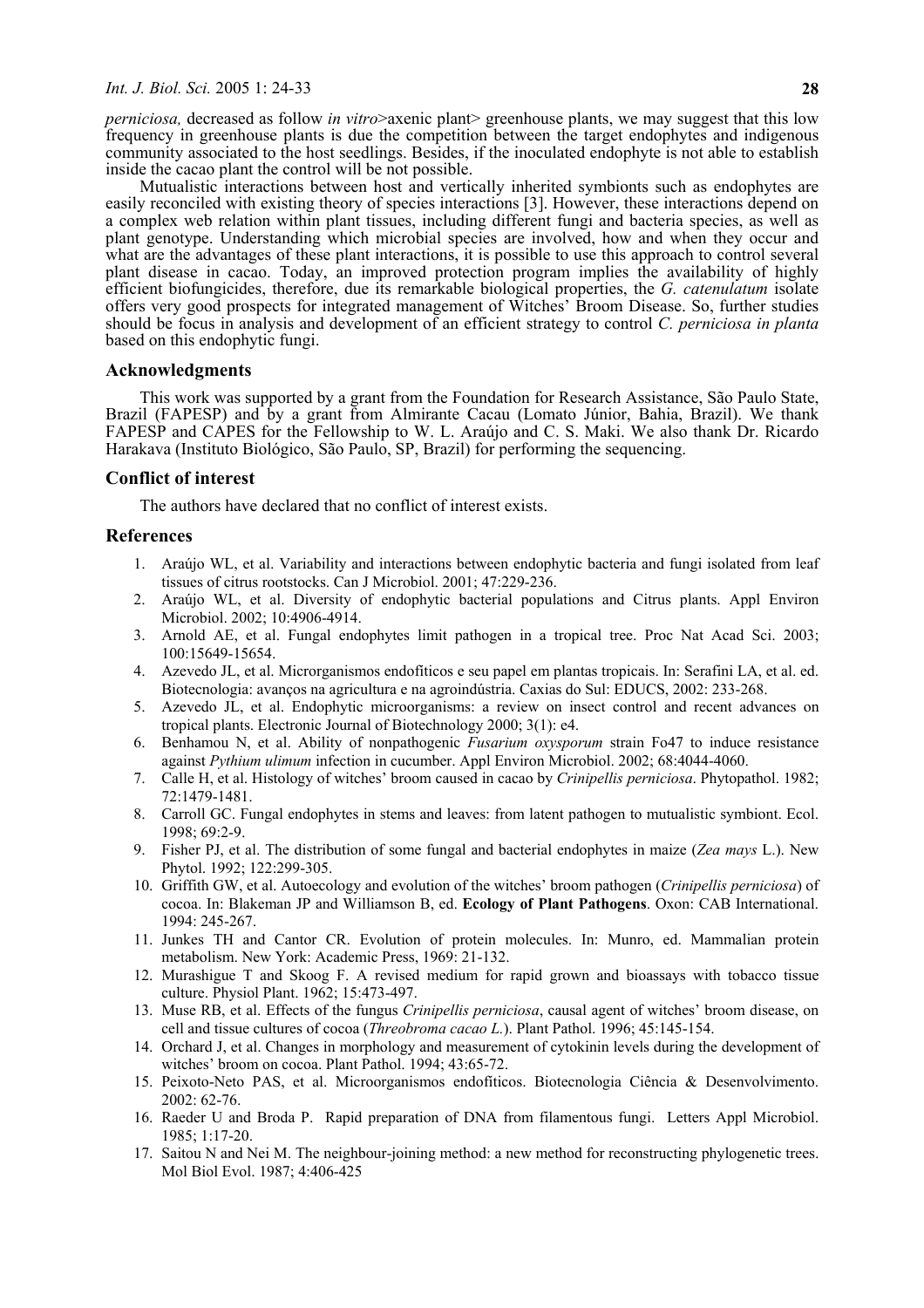- 18. Sambrook J, et al. Molecular cloning: a laboratory manual. New York: Cold Spring Harbor Laboratory Press, 1989.
- 19. Silva SDVM and Matsuoka K. Histologia da interação *Crinipellis perniciosa* em cacaueiros susceptível e resistente à vassoura de bruxa. Fitopatologia Brasileira. 1999; 24:54-59.
- 20. Strobel G and Daisy B. Bioprospecting for microbial endophytes and their natural products. Microbiol Mol Biol Rev. 2003; 67: 491-502.
- 21. Sworfford DL. PAUP\*: phylogenetic analysis using parsimony (\*and other methods). Massachusetts: Sinauer Associates, 2002
- 22. Varma A, et al. *Piriformospora indica*, a cultivable plant-growth-promoting root endophyte. App Environ Microbiol. 1999; 65:2741-2744.

## **Author biography (continued from front page)**

**Cristina S. Maki** (M.S. Londrina State University 1999) is a graduate student in Biology at Londrina State University and Ph.D. student at Dept. of Genetics, ESALQ/USP. Current research includes fungal genetic diversity and fungal-plant interactions. Previously she worked as a research position (1999-2002) at the CNPMS/Embrapa, Sete Lagoas, Minas Gerais, Brazil.

**Welington L. Araújo** (Ph.D. Dept. of Genetics, ESALQ/USP 2000): Research interests include study of plantendophytes interactions and effect of genetically modified plants in microbial communities, and the relationship between endophytic bacteria and *Xylella fastidiosa*, causal agent of Citrus Variegated Chlorosis.

**Deise R. dos Santos** (Biol. University of Caxias do Sul, 2004) is a researcher at University of Caxias do Sul, Institute of Biotechnology. The research includes the isolation and genetic characterization of lactic bacteria of Serranos cheeses by RAPD. Previously worked with molecular analysis of Colletotrichum spp., at the CNPUV/Embrapa, Bento Gonçalves, Rio Grande do Sul, Brazil.

**João L. Azevedo** (Ph.D. University of Sheffield, Sheffield, UK, 1971): Research interests include the study of entomopathogenic filamentous fungi and plant-endophytes interactions, the genetic recombination in filamentous fungi and relationship between endophytic bacteria and *Xylella fastidiosa*, causal agent of Citrus Variegated Chlorosis.

| <b>Isolates</b>                          | Most closely related fungal                  | Accession n° of | Identity $(\%)$ |
|------------------------------------------|----------------------------------------------|-----------------|-----------------|
|                                          | sequence*                                    | closest hit     |                 |
| CM38                                     | Colletotrichum gloeosporioides               | AJ301986        | 99              |
| CM24, CM32, CM56                         | Cordyceps sobolifera                         | AJ536572        | 98              |
| CM49                                     | Crinipellis perniciosa                       | AY176316        | 99              |
| CM19, CM35                               | Diaporthe helianthi                          | AJ312351        | 97              |
| CM3                                      | Diaporthe phaseolorum                        | AF001025        | 99              |
| CM52                                     | Fungal isolate from<br>$\overline{Newtonia}$ | AF437761        | 99              |
|                                          | buchananii wood                              |                 |                 |
| CM54, CM62                               | Fusarium chlamydosporum                      | AY213655        | 99              |
| <b>CM83</b>                              | Fusarium oxysporum                           | AY462579        | $\overline{92}$ |
| CM90                                     | Fusarium oxysporum                           | AF443071        | 91              |
| CM7                                      | Fusarium polyphialidicum                     | X94172          | 98              |
| CM51, CM72                               | Fusarium sp.                                 | AY433806        | 99              |
| CM82                                     | Gibberella fujikuroi                         | AY188916        | 93              |
| CM39                                     | Gibberella zeae                              | AY188924        | 99              |
| CM63                                     | Giberella moliniformis                       | AY533376        | 98              |
| CM25, CM55                               | Lasiodiplodia theobromae                     | AY160201        | 99              |
| CM21                                     | Leaf litter ascomycete                       | AF502797        | 98              |
| CM22                                     | Leaf litter ascomycete                       | AF502708        | 98              |
| CM26, CM40                               | Leaf litter ascomycete                       | AF502892        | 98              |
| CM27, CM36, CM42, Leaf litter ascomycete |                                              | AF502851        | 98              |
| CM46, CM47, CM58                         |                                              |                 |                 |
| CM34, CM44, CM48, Leaf litter ascomycete |                                              | AF502851        | 99              |
| CM50, CM53, CM64                         |                                              |                 |                 |
| CM5, CM41, CM61, Leaf litter ascomycete  |                                              | AF502809        | 99              |
| CM8, CM31                                |                                              |                 |                 |
| CM6                                      | Leaf litter ascomycete                       | AF502891        | 97              |
| CM65                                     | Leaf litter ascomycete                       | AF502892        | 97              |
| $\overline{\text{CM4}}$                  | Nectria haematococca                         | AF130142        | 98              |

## **Table and figures**

**Table 1.** Endophytic fungi isolated from cacao branches.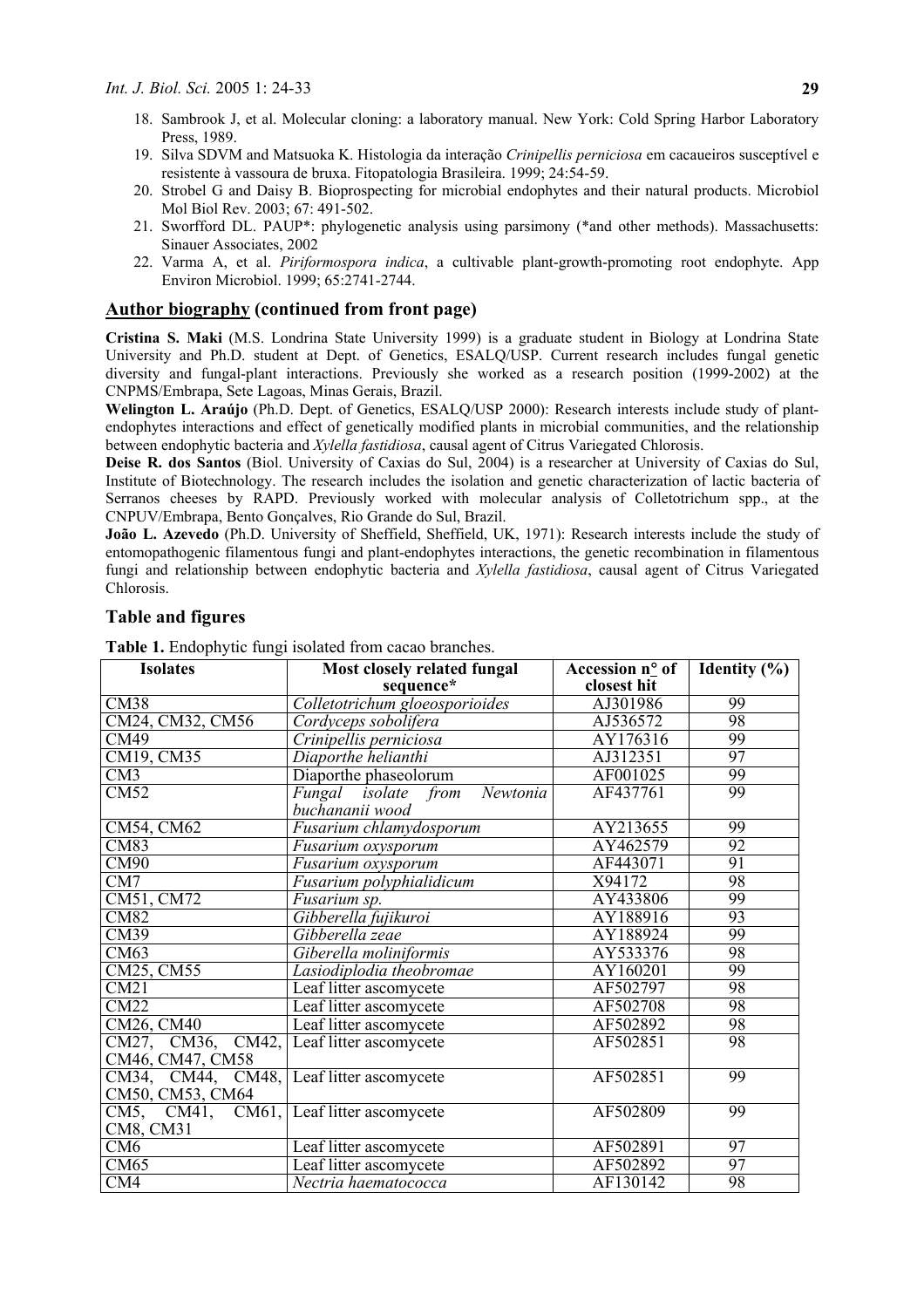*Int. J. Biol. Sci.* 2005 1: 24-33 **30**

| CM60, CM66 | Pestalotiopsis microspora | AF377292           | 98 |
|------------|---------------------------|--------------------|----|
| CM1        | Phomopsis sp.             | AY620999           | 96 |
| CM2        | Phomopsis sp.             | AF102999           | 96 |
| CM20       | Pseudofusarium purpureum  | U <sub>18954</sub> | 92 |
| CM37       | Rhizopycnis vagum         | AF022786           |    |
| CM33       | Verticillium luteo-album  | AJ292420           | 9  |

**Figure 1** Phylogenetic tree showing the relationship between cacao endophytic fungi (Genera *Fusarium*/*Gibberella*/*Nectria*) and other fungal species. The tree was constructed based on the rDNA sequence (ITS1, 5.8S and ITS2) fragment sequence by using neighbour-joining method. The bootstrap analysis was performed with 1000 repetitions. For a description of the endophytic fungi see Table 1.

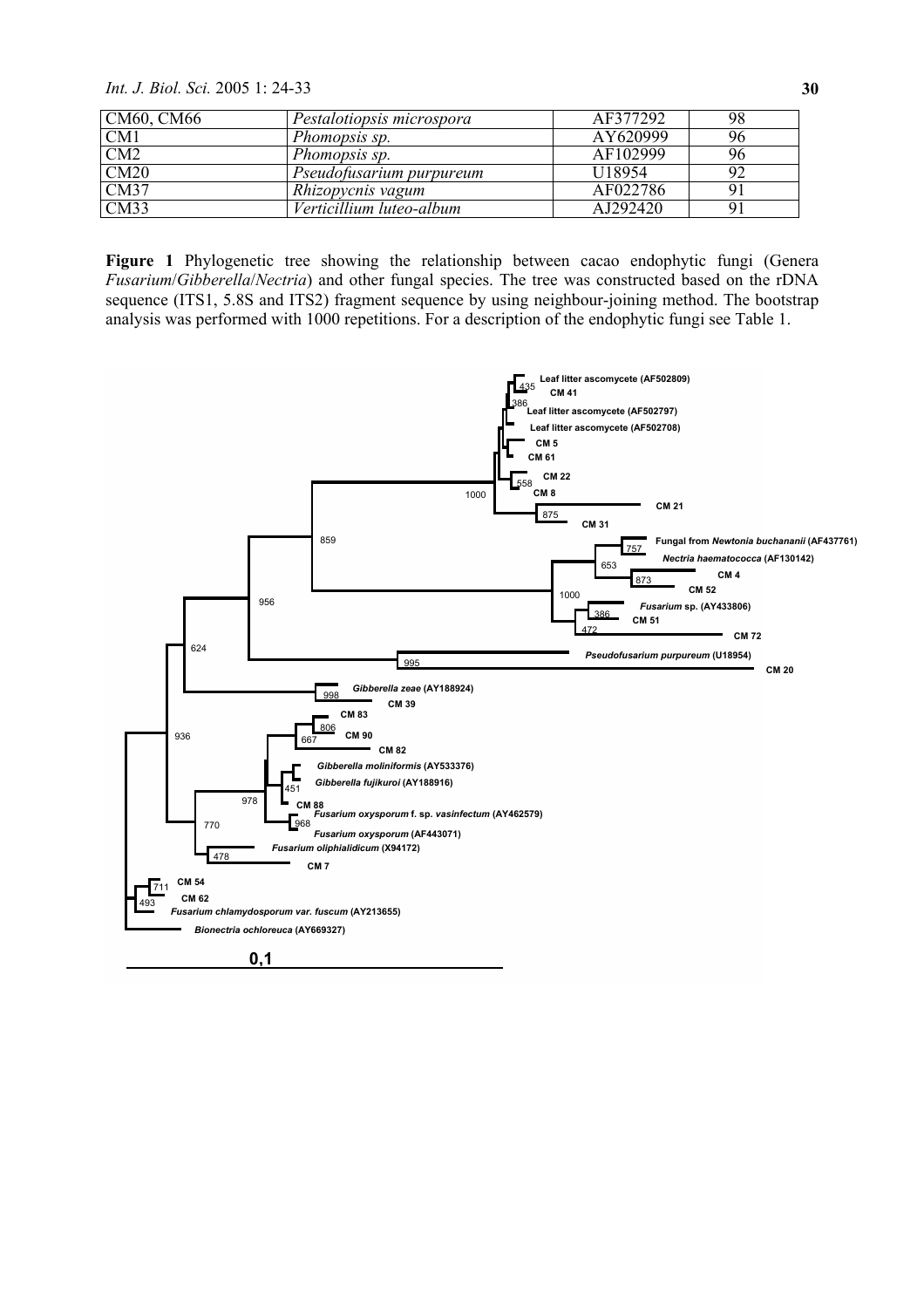**Figure 2** Phylogenetic tree showing the relationship between cacao endophytic fungi (Genera *Phomopsis/Diaporthe*) and other fungal species. See legend Figure 1 for details.

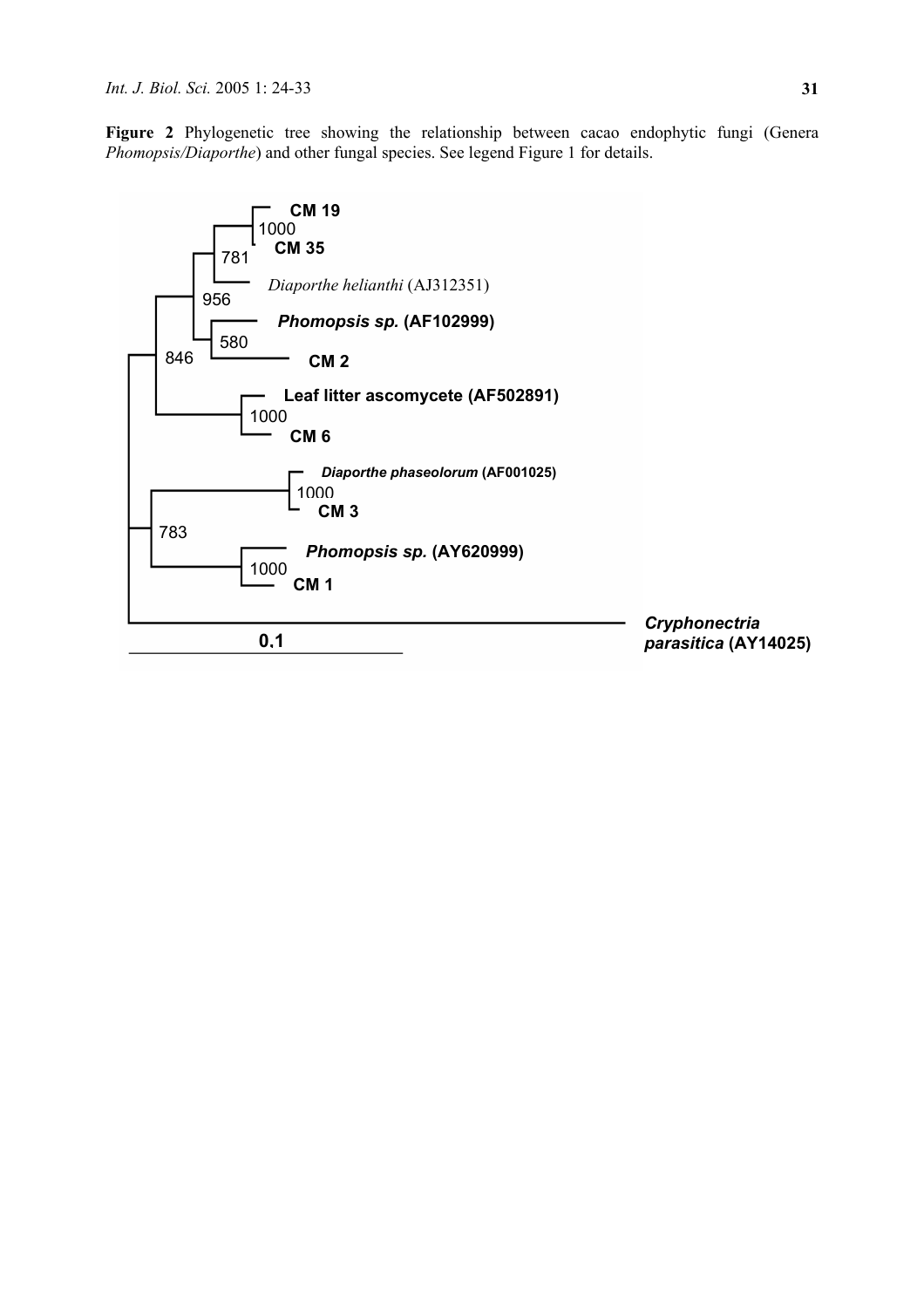**Figure 3** Phylogenetic tree showing the relationship between cacao endophytic fungi (Genera *Lasiodiplodia/Botryosphaeria*) and other fungal species. See legend Figure 1 for details.



*Guignardia citricarpa (***AF346782)**